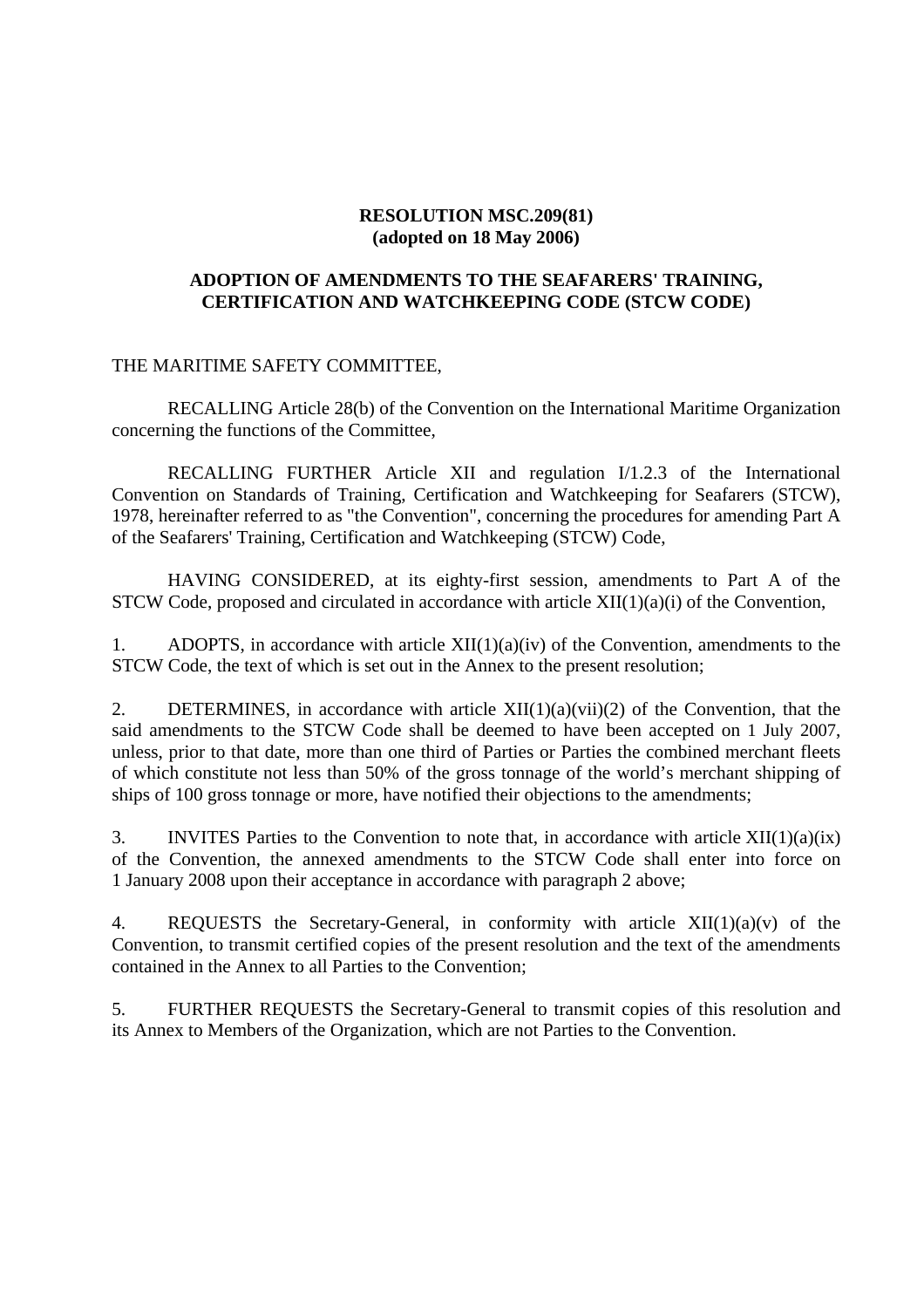### ANNEX

### **AMENDMENTS TO THE SEAFARERS' TRAINING, CERTIFICATION AND WATCHKEEPING (STCW) CODE**

### **PART A MANDATORY STANDARDS REGARDING PROVISIONS OF THE ANNEX TO THE STCW CONVENTION**

### 1 The existing title of chapter VI is replaced by the following:

## "**Standards regarding emergency, occupational safety, security, medical care and survival functions**"

2 In chapter VI, section A-VI/2, the existing table A-VI/2-2 is replaced by the following table:

"

| Column 1                                                                                                                    | Column <sub>2</sub>                                                                                                                                                                                                                                                                                                                                                                                                                                                                   | Column 3                                                                                                                                                                             | Column 4                                                                                                                                                         |
|-----------------------------------------------------------------------------------------------------------------------------|---------------------------------------------------------------------------------------------------------------------------------------------------------------------------------------------------------------------------------------------------------------------------------------------------------------------------------------------------------------------------------------------------------------------------------------------------------------------------------------|--------------------------------------------------------------------------------------------------------------------------------------------------------------------------------------|------------------------------------------------------------------------------------------------------------------------------------------------------------------|
| Competence                                                                                                                  | Knowledge, understanding and<br>proficiency                                                                                                                                                                                                                                                                                                                                                                                                                                           | <b>Methods</b> for<br>demonstrating<br>competence                                                                                                                                    | Criteria for<br>evaluating<br>competence                                                                                                                         |
| Understand<br>the<br>construction,<br>maintenance,<br>repair and<br>outfitting of<br>fast rescue<br>boats                   | Construction and outfit of fast<br>rescue boats and individual items<br>of their equipment<br>Knowledge of the maintenance,<br>emergency repairs of fast rescue<br>boats and the normal inflation and<br>deflation of buoyancy<br>compartments of inflated fast<br>rescue boats                                                                                                                                                                                                       | Assessment of<br>evidence obtained<br>from practical<br>instruction                                                                                                                  | The method of<br>carrying out<br>routine<br>maintenance and<br>emergency repairs<br>Identify<br>components and<br>required<br>equipment for fast<br>rescue boats |
| Take charge<br>of the<br>launching<br>equipment and<br>appliance, as<br>commonly<br>fitted during<br>launch and<br>recovery | Assessment of the readiness of<br>launch equipment and launch<br>appliance of fast rescue boats for<br>immediate launch and operation<br>Understand the operation and<br>limitations of the winch, brakes,<br>falls, painters, motion<br>compensation and other<br>equipment as commonly fitted<br>Safety precautions during launch<br>and recovery of a fast rescue boat<br>Launching and recovery of fast<br>rescue boat in prevailing and<br>adverse weather and sea<br>conditions | Assessment of<br>evidence obtained<br>from practical<br>demonstration of<br>ability to control safe<br>launching and<br>recovery of fast rescue<br>boat, with equipment<br>as fitted | Ability to prepare<br>and take charge of<br>the launch<br>equipment and<br>appliance during<br>launching and<br>recovery of fast<br>rescue boat                  |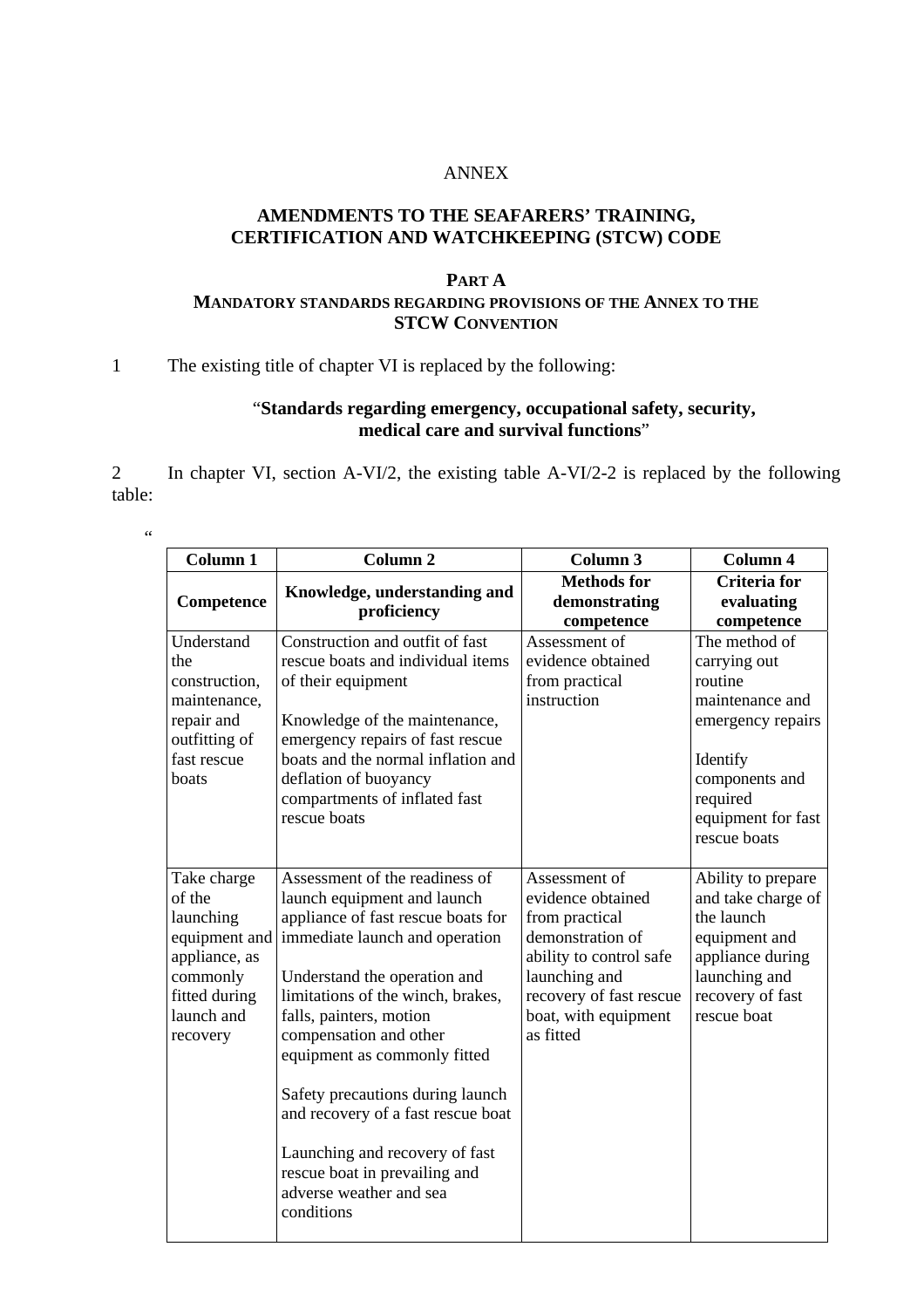| Column 1                    | Column <sub>2</sub>                                                    | Column 3                                        | Column 4              |
|-----------------------------|------------------------------------------------------------------------|-------------------------------------------------|-----------------------|
|                             | Knowledge, understanding and                                           | <b>Methods for</b>                              | <b>Criteria</b> for   |
| Competence                  | proficiency                                                            | demonstrating                                   | evaluating            |
|                             |                                                                        | competence                                      | competence            |
| Take charge                 | Assessment of the readiness of                                         | Assessment of                                   | Ability to take       |
| of the fast                 | fast rescue boats and related                                          | evidence obtained                               | charge of the fast    |
| rescue boat as              | equipment for immediate launch                                         | from practical                                  | rescue boat during    |
| commonly                    | and operation                                                          | demonstration of                                | launching and         |
| fitted during<br>launch and |                                                                        | ability to conduct safe                         | recovery              |
|                             | Safety precautions during launch<br>and recovery of a fast rescue boat | launching and                                   |                       |
| recovery                    |                                                                        | recovery of fast rescue<br>boat, with equipment |                       |
|                             | Launch and recovery of fast                                            | as fitted                                       |                       |
|                             | rescue boat in prevailing and                                          |                                                 |                       |
|                             | adverse weather and sea                                                |                                                 |                       |
|                             | conditions                                                             |                                                 |                       |
| Take charge                 | Particular characteristic, facilities                                  | Assessment of                                   | Demonstration of      |
| of a fast                   | and limitations of fast rescue                                         | evidence obtained                               | operation of fast     |
| rescue boat                 | boats                                                                  | from practical                                  | rescue boats          |
| after launch                |                                                                        | demonstration of                                | within equipment      |
|                             | Procedures for the righting of a                                       | ability to:                                     | limitations in        |
|                             | capsized fast rescue boat                                              |                                                 | prevailing            |
|                             | How to handle a fast rescue boat                                       | .1 Right a capsized<br>fast rescue boat         | weather<br>conditions |
|                             | in prevailing and adverse weather                                      |                                                 |                       |
|                             | and sea conditions                                                     | .2 Handle a fast                                |                       |
|                             |                                                                        | rescue boat in                                  |                       |
|                             | Navigational and safety                                                | prevailing weather                              |                       |
|                             | equipment available in a fast                                          | and sea conditions                              |                       |
|                             | rescue boat                                                            |                                                 |                       |
|                             |                                                                        | .3 Swim in special                              |                       |
|                             | Search patterns and                                                    | equipment                                       |                       |
|                             | environmental factors affecting                                        |                                                 |                       |
|                             | their execution                                                        | .4 Use                                          |                       |
|                             |                                                                        | communications                                  |                       |
|                             |                                                                        | and signalling<br>equipment between             |                       |
|                             |                                                                        | the fast rescue boat                            |                       |
|                             |                                                                        | and helicopter and a                            |                       |
|                             |                                                                        | ship                                            |                       |
|                             |                                                                        |                                                 |                       |
|                             |                                                                        | .5 Use the emergency                            |                       |
|                             |                                                                        | equipment carried                               |                       |
|                             |                                                                        |                                                 |                       |
|                             |                                                                        | .6 Recover a casualty<br>from the water and     |                       |
|                             |                                                                        | transfer a casualty                             |                       |
|                             |                                                                        | to a rescue                                     |                       |
|                             |                                                                        | helicopter or to a                              |                       |
|                             |                                                                        | ship or to a place of                           |                       |
|                             |                                                                        | safety                                          |                       |
|                             |                                                                        |                                                 |                       |
|                             |                                                                        |                                                 |                       |
|                             |                                                                        |                                                 |                       |
|                             |                                                                        |                                                 |                       |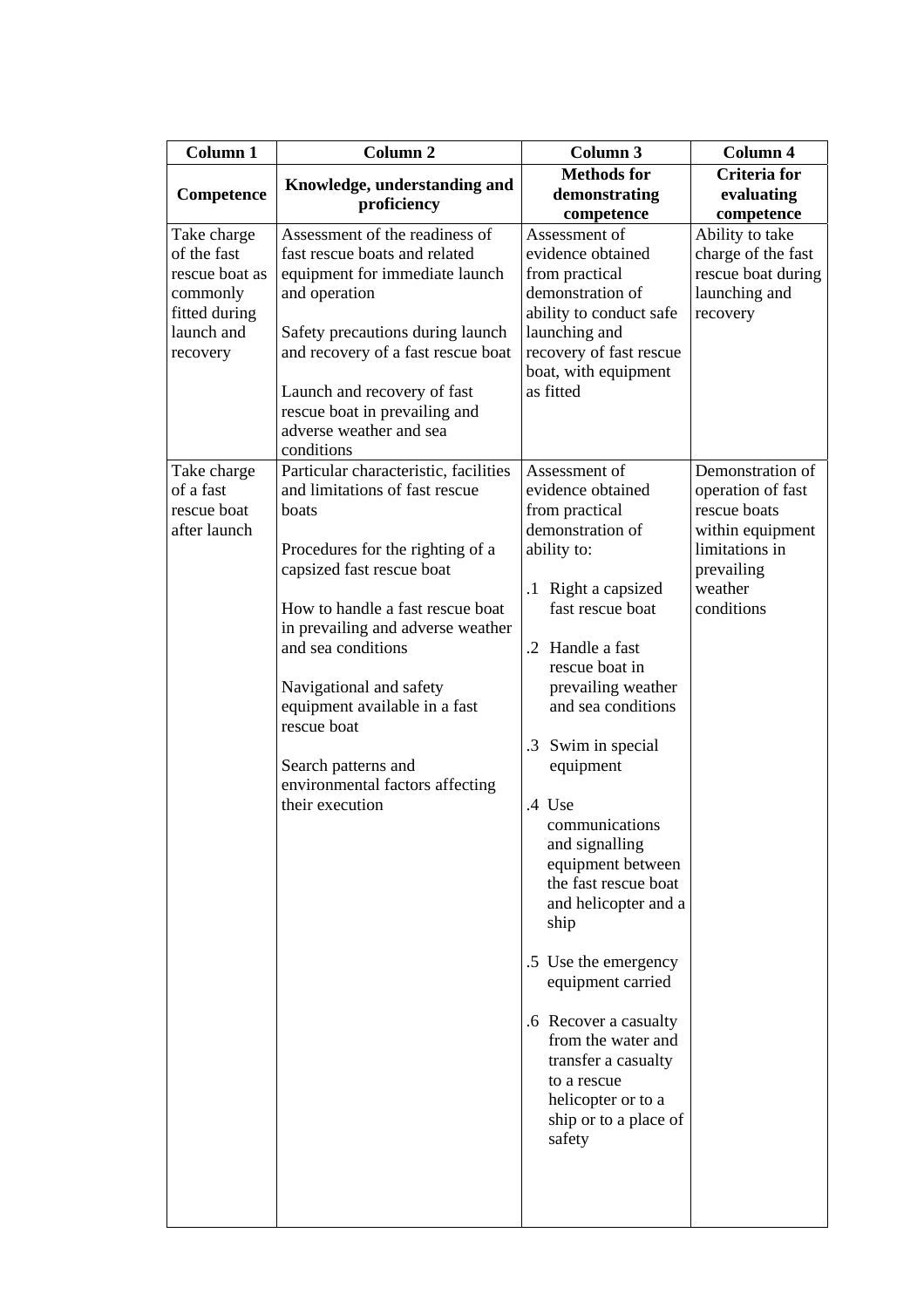| Column 1                                | Column 2                                                                              | Column 3                                                                                                                                 | Column 4                                                            |
|-----------------------------------------|---------------------------------------------------------------------------------------|------------------------------------------------------------------------------------------------------------------------------------------|---------------------------------------------------------------------|
| Competence                              | Knowledge, understanding and<br>proficiency                                           | Methods for<br>demonstrating<br>competence                                                                                               | Criteria for<br>evaluating<br>competence                            |
|                                         |                                                                                       | Carry out search<br>patterns, taking<br>account of<br>environmental<br>factors                                                           |                                                                     |
| Operate a fast<br>rescue boat<br>engine | Methods of starting and operating<br>a fast rescue boat engine and its<br>accessories | Assessment of<br>evidence obtained<br>from practical<br>demonstration of<br>ability to start and<br>operate a fast rescue<br>boat engine | Engine is started<br>and operated as<br>required for<br>manoeuvring |

3 The following new section A-VI/5 and table are inserted after the existing table VI/4-2:

## "**Section A-VI/5**

*Mandatory minimum requirements for the issue of certificates of proficiency for ship security officers* 

"

## **Standard of competence**

1 Every candidate for a certificate of proficiency as a ship security officer shall be required to demonstrate competence to undertake the tasks, duties and responsibilities listed in column 1 of table A-VI/5.

2 The level of knowledge of the subjects listed in column 2 of table A-VI/5 shall be sufficient to enable the candidate to act as the designated ship security officer.

3 Training and experience to achieve the necessary level of theoretical knowledge, understanding and proficiency shall take into account the guidance in section B-VI/5 of this Code.

4 Every candidate for certification shall be required to provide evidence of having achieved the required standard of competence in accordance with the methods for demonstrating competence and the criteria for evaluating competence tabulated in columns 3 and 4 of table A-VI/5.

## *Transitional provisions*

5 Determining professional competence for existing ship security officers who hold or can document qualifications before the entry into force of this regulation shall be established by:

.1 approved seagoing service as a ship security officer, for a period of at least six months in total during the preceding three years; or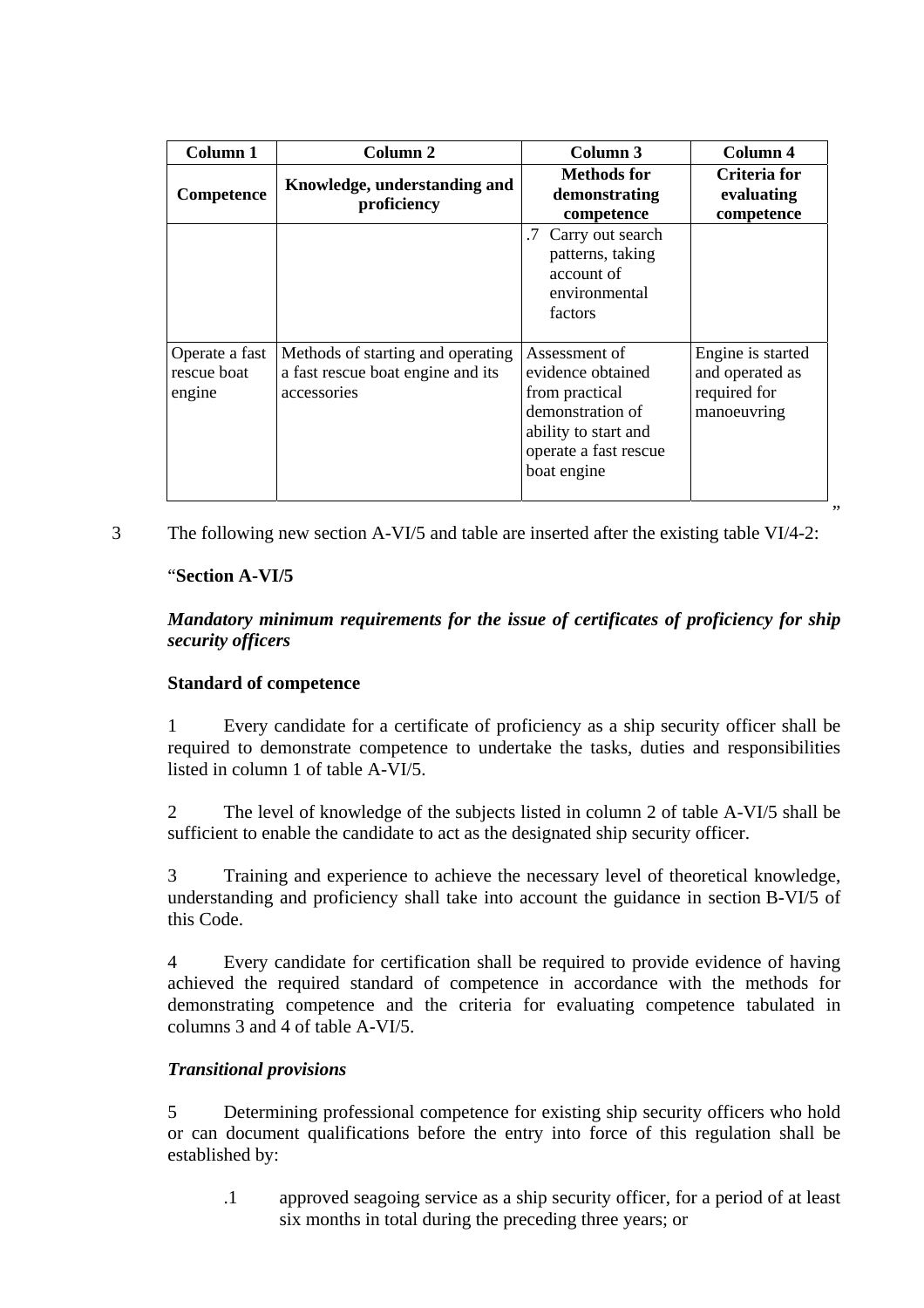- .2 having performed security functions considered to be equivalent to the seagoing service required in paragraph 5.1; or
- .3 passing an approved test; or
- .4 successfully completing approved training.

6 Every person who has been found competent under section A-VI/5, paragraph 5, shall be issued a certificate of proficiency as a ship security officer.

## **Table A-VI/5**

# **Specifications of minimum standards of proficiency for ship security officers**

| Column 1       | <b>Column 2</b>                                        | Column 3                                          | Column 4                                        |
|----------------|--------------------------------------------------------|---------------------------------------------------|-------------------------------------------------|
| Competence     | Knowledge, understanding and<br>proficiency            | <b>Methods</b> for<br>demonstrating<br>competence | <b>Criteria</b> for<br>evaluating<br>competence |
| Maintain and   | Knowledge of international maritime                    | Assessment of                                     | Procedures and                                  |
| supervise the  | security policy and responsibilities of                | evidence obtained                                 | actions are in                                  |
| implementation | Governments, Companies and                             | from approved                                     | accordance with                                 |
| of a ship      | designated persons                                     | training or                                       | the principles                                  |
| security plan  |                                                        | examination                                       | established by the                              |
|                | Knowledge of the purpose for and the                   |                                                   | ISPS Code and                                   |
|                | elements that make up a ship security                  |                                                   | SOLAS as                                        |
|                | plan, related procedures and<br>maintenance of records |                                                   | amended                                         |
|                |                                                        |                                                   | Legislative                                     |
|                | Knowledge of procedures to be                          |                                                   | requirements                                    |
|                | employed in implementing a ship                        |                                                   | relating to                                     |
|                | security plan and reporting of security                |                                                   | security are                                    |
|                | incidents                                              |                                                   | correctly                                       |
|                |                                                        |                                                   | identified                                      |
|                | Knowledge of maritime security levels                  |                                                   |                                                 |
|                | and the consequential security measures                |                                                   | Procedures                                      |
|                | and procedures aboard ship and in the                  |                                                   | achieve a state of                              |
|                | port facility environment                              |                                                   | readiness to                                    |
|                |                                                        |                                                   | respond to                                      |
|                | Knowledge of the requirements and                      |                                                   | changes in                                      |
|                | procedures for conducting internal                     |                                                   | maritime security                               |
|                | audits, on-scene inspections, control and              |                                                   | levels                                          |
|                | monitoring of security activities                      |                                                   |                                                 |
|                | specified in a ship security plan                      |                                                   | Communications                                  |
|                |                                                        |                                                   | within the ship                                 |
|                | Knowledge of the requirements and                      |                                                   | security officer's                              |
|                | procedures for reporting to the company                |                                                   | area of                                         |
|                | security officer any deficiencies and                  |                                                   | responsibility are                              |
|                | non-conformities identified during                     |                                                   | clear and                                       |
|                | internal audits, periodic reviews, and                 |                                                   | understood                                      |
|                | security inspections                                   |                                                   |                                                 |
|                |                                                        |                                                   |                                                 |
|                |                                                        |                                                   |                                                 |
|                |                                                        |                                                   |                                                 |
|                |                                                        |                                                   |                                                 |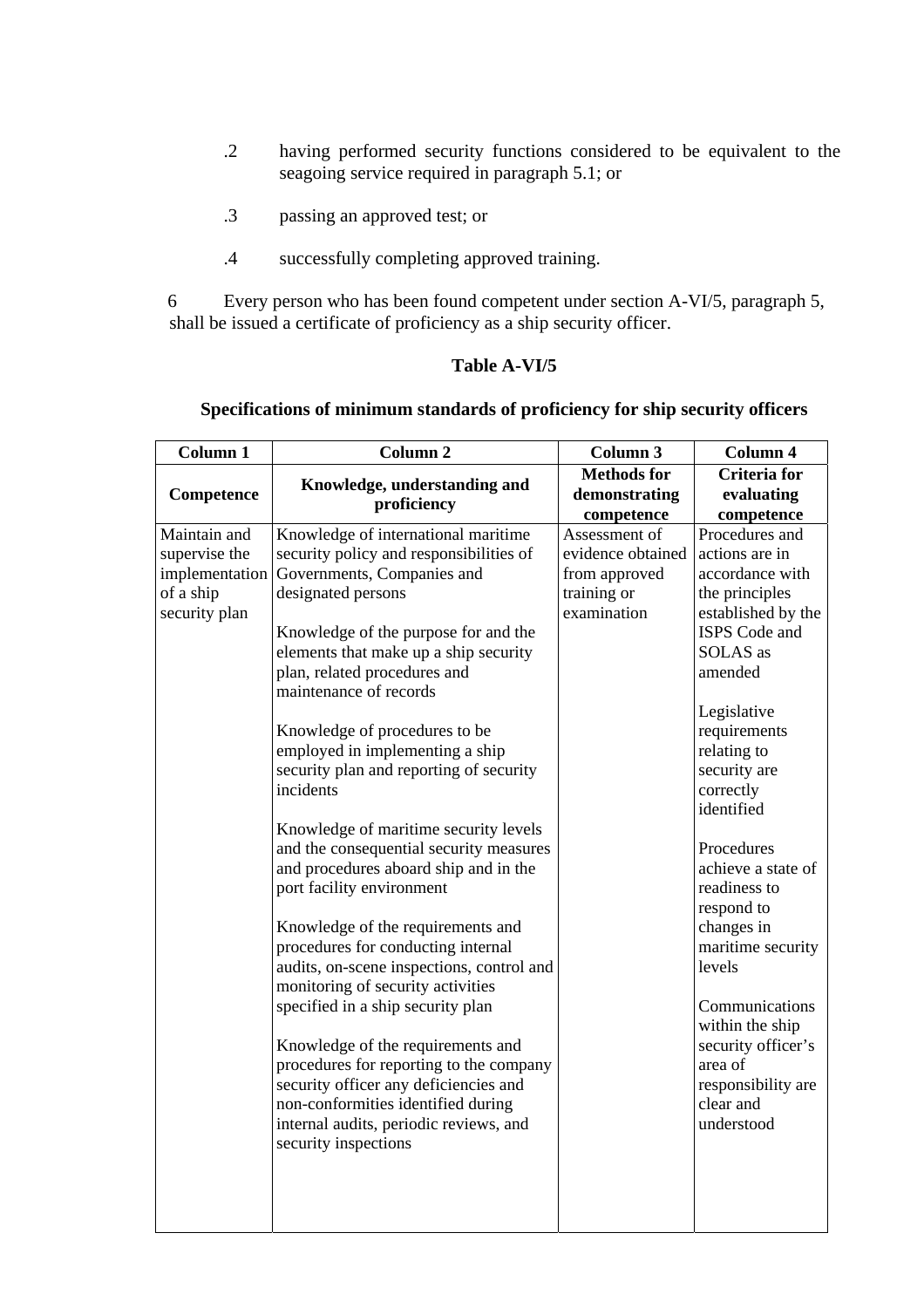| Column 1                                              | Column <sub>2</sub>                                                                                                                                                                                                                                                                                                                                                                                                                                                                                                                                                                                                                                                                                                                                                                                                | Column 3                                                                                                                                                                                                                                                                        | Column 4                                                                                                                                                                                                                                                                                                                                                                             |
|-------------------------------------------------------|--------------------------------------------------------------------------------------------------------------------------------------------------------------------------------------------------------------------------------------------------------------------------------------------------------------------------------------------------------------------------------------------------------------------------------------------------------------------------------------------------------------------------------------------------------------------------------------------------------------------------------------------------------------------------------------------------------------------------------------------------------------------------------------------------------------------|---------------------------------------------------------------------------------------------------------------------------------------------------------------------------------------------------------------------------------------------------------------------------------|--------------------------------------------------------------------------------------------------------------------------------------------------------------------------------------------------------------------------------------------------------------------------------------------------------------------------------------------------------------------------------------|
| Competence                                            | Knowledge, understanding and<br>proficiency                                                                                                                                                                                                                                                                                                                                                                                                                                                                                                                                                                                                                                                                                                                                                                        | <b>Methods</b> for<br>demonstrating<br>competence                                                                                                                                                                                                                               | <b>Criteria for</b><br>evaluating<br>competence                                                                                                                                                                                                                                                                                                                                      |
|                                                       | Knowledge of the methods and<br>procedures used to modify the ship<br>security plan<br>Knowledge of security related<br>contingency plans and the procedures<br>for responding to security threats or<br>breaches of security including<br>provisions for maintaining critical<br>operations of the ship/port interface<br>Working knowledge of maritime<br>security terms and definitions                                                                                                                                                                                                                                                                                                                                                                                                                         |                                                                                                                                                                                                                                                                                 |                                                                                                                                                                                                                                                                                                                                                                                      |
| Assess security<br>risk, threat, and<br>vulnerability | Knowledge of risk assessment and<br>assessment tools<br>Knowledge of security assessment<br>documentation including the<br>Declaration of Security<br>Knowledge of techniques used to<br>circumvent security measures<br>Knowledge enabling recognition, on a<br>non-discriminatory basis, of persons<br>posing potential security risks<br>Knowledge enabling recognition of<br>weapons, dangerous substances, and<br>devices and awareness of the damage<br>they can cause<br>Knowledge of crowd management and<br>control techniques, where appropriate<br>Knowledge in handling sensitive<br>security related information and security<br>related communications<br>Knowledge of implementing and<br>co-ordinating searches<br>Knowledge of the methods for physical<br>searches and non-intrusive inspections | Assessment of<br>evidence obtained<br>from approved<br>training, or<br>approved<br>experience and<br>examination,<br>including<br>practical<br>demonstration of<br>competence to:<br>conduct<br>$\cdot$ 1<br>physical<br>searches<br>.2 conduct<br>non-intrusive<br>inspections | Procedures and<br>actions are in<br>accordance with<br>the principles<br>established by the<br>ISPS Code and<br><b>SOLAS</b><br>Convention<br>Procedures<br>achieve a state of<br>readiness to<br>respond to<br>changes in the<br>maritime security<br>levels<br>Communications<br>within the ship<br>security officer's<br>area of<br>responsibility are<br>clear and<br>understood |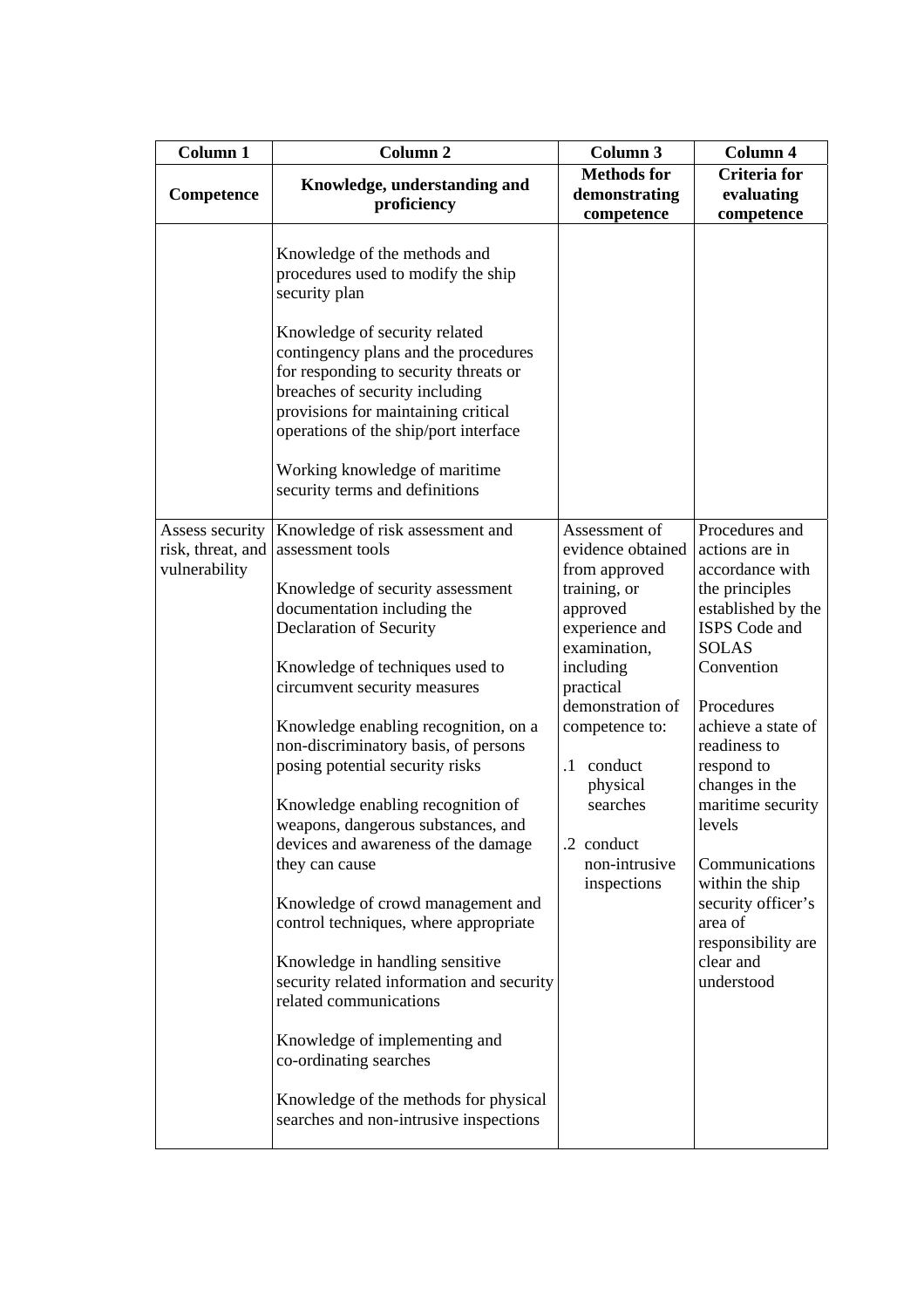| <b>Column 1</b>                                                                                                                                  | Column <sub>2</sub>                                                                                                                                                                                                                                                                                                                                                                                                                                                                                                                                                                                     | Column 3                                                                          | Column 4                                                                                                                                                                                                                                                                                                                                                               |
|--------------------------------------------------------------------------------------------------------------------------------------------------|---------------------------------------------------------------------------------------------------------------------------------------------------------------------------------------------------------------------------------------------------------------------------------------------------------------------------------------------------------------------------------------------------------------------------------------------------------------------------------------------------------------------------------------------------------------------------------------------------------|-----------------------------------------------------------------------------------|------------------------------------------------------------------------------------------------------------------------------------------------------------------------------------------------------------------------------------------------------------------------------------------------------------------------------------------------------------------------|
| Competence                                                                                                                                       | Knowledge, understanding and                                                                                                                                                                                                                                                                                                                                                                                                                                                                                                                                                                            | <b>Methods</b> for<br>demonstrating                                               | <b>Criteria</b> for<br>evaluating                                                                                                                                                                                                                                                                                                                                      |
|                                                                                                                                                  | proficiency                                                                                                                                                                                                                                                                                                                                                                                                                                                                                                                                                                                             | competence                                                                        | competence                                                                                                                                                                                                                                                                                                                                                             |
| Undertake<br>regular<br>inspections of<br>the ship to<br>ensure that<br>appropriate<br>security<br>measures are<br>implemented<br>and maintained | Knowledge of the requirements for<br>designating and monitoring restricted<br>areas<br>Knowledge of controlling access to the<br>ship and to restricted areas on board<br>ship<br>Knowledge of methods for effective<br>monitoring of deck areas and areas<br>surrounding the ship<br>Knowledge of security aspects relating<br>to the handling of cargo and ship's<br>stores with other shipboard personnel<br>and relevant port facility security<br>officers<br>Knowledge of methods for controlling<br>the embarkation, disembarkation and<br>access while on board of persons and<br>their effects | Assessment of<br>evidence obtained<br>from approved<br>training or<br>examination | Procedures and<br>actions are in<br>accordance with<br>the principles<br>established by the<br>ISPS Code and<br><b>SOLAS</b><br>Convention<br>Procedures<br>achieve a state of<br>readiness to<br>respond to<br>changes in the<br>maritime security<br>levels<br>Communications<br>within the ship<br>security officer's<br>area of<br>responsibility are<br>clear and |
| Ensure that<br>security<br>equipment and<br>systems, if any,<br>are properly<br>operated, tested<br>and calibrated                               | Knowledge of the various types of<br>security equipment and systems and<br>their limitations<br>Knowledge of the procedures,<br>instructions, and guidance on the use of<br>ship security alert systems<br>Knowledge of the methods for testing,<br>calibrating, and maintaining security<br>systems and equipment, particularly<br>whilst at sea                                                                                                                                                                                                                                                       | Assessment of<br>evidence obtained<br>from approved<br>training or<br>examination | understood<br>Procedures and<br>actions are in<br>accordance with<br>the principles<br>established by the<br>ISPS Code and<br><b>SOLAS</b><br>Convention                                                                                                                                                                                                               |